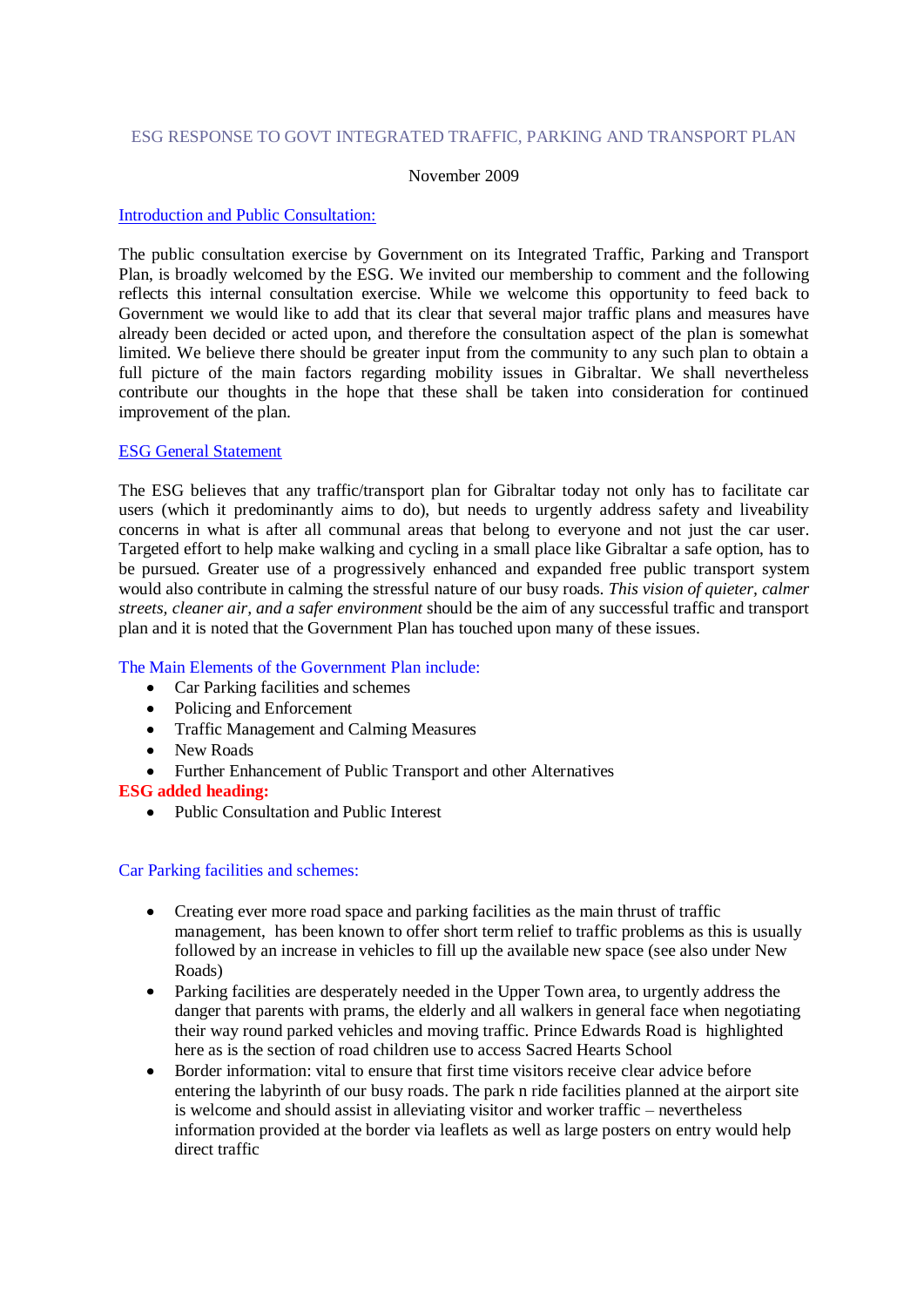# Policing and Enforcement and Traffic Management and Calming Measure

- CCTV cameras not only desirable but should be implemented without further delay would be used to address shocking driving protocols on our roads today practised by a considerable minority–
- Fast track completion of court building expansion programme to enable driving and  $\bullet$ littering/vandalism offenders to be dealt with effectively and speedily, and this way positively influence behavioural changes and achieve progress in this area
- Immediate employment of Parking and Traffic Enforcement Officers these could already be monitoring traffic behaviour, assisting visitors and generally improving the driving standards of motorists in general

# New Roads

- Creating ever more road space and parking facilities as the main thrust of traffic management, has been known to offer short term relief to traffic problems as this is usually followed by an increase in vehicles to fill up the available new space (see also under car parking facilities)
- Its logical that tunnelling under runway will reduce current negative impact on our roads from visiting traffic and especially those entering Gibraltar simply to fill up tanks with cheaper fuel
- The reopening of the Dudley Ward Tunnel is long overdue and would have helped the  $\bullet$ ridiculous traffic back-up which has been seen on our roads, especially during the summer months.(not strictly "new" road)
- Govt states its not possible to eliminate traffic build up during peak times- the ESG takes  $\bullet$ issue with this- if greater facilities and focus is given to alternate means of transport, safer roads for walking and cycling, improved bus service, timings and routes, then this must have a knock-on effect on traffic build up in rush hour. Using fuel costs/taxing system and incentives have been known to radically alter traffic levels elsewhere
- Road improvements around the Queens Cinema will also clearly benefit traffic flow

# Further Enhancement of Public Transport and other Alternatives

- Historic use of cars for recreational purposes has to now be phased out and this needs management, (carrot and stick approach)- an open frontier means people are no longer hemmed in which has previously led to a cruising culture on our limited road space-
- Incentivise the use of electric and hybrid vehicles (electric, etc.)- does Government have any plans to run a future public transport service with electric vehicles? What about other government vehicles?
- Allowances, incentives and infrastructure for encouraging use of hybrids/green vehicles/fuel
- While entry of the "take ride and leave" cycling scheme in plan is welcome, current road  $\bullet$ facilities make cycling dangerous and new roads do not include cycle lanes. The question here is why not? Comments from members also raise the issue of bike theft in Gibraltar and the possibility of a similar fate with these free to use bikes?
- Feedback on the existing bus service is that it is generally good and the plan appears to be addressing need for increasing service hours of buses, especially a night service- as well as introduction of new routes – members have also called for a Queensway route to be considered for inclusion
- Phasing out of noisome exhausts on motorbikes should be handled seriously and urgentlythe public suffer at the hands of a few riders and Govt/Police should take up this issue with users as well as the business/commerce importers of such equipment
- Incentives for leaving the vehicle at home should be pushed ie positive campaign

------------------------------------------------------------------------------------------------------------------------